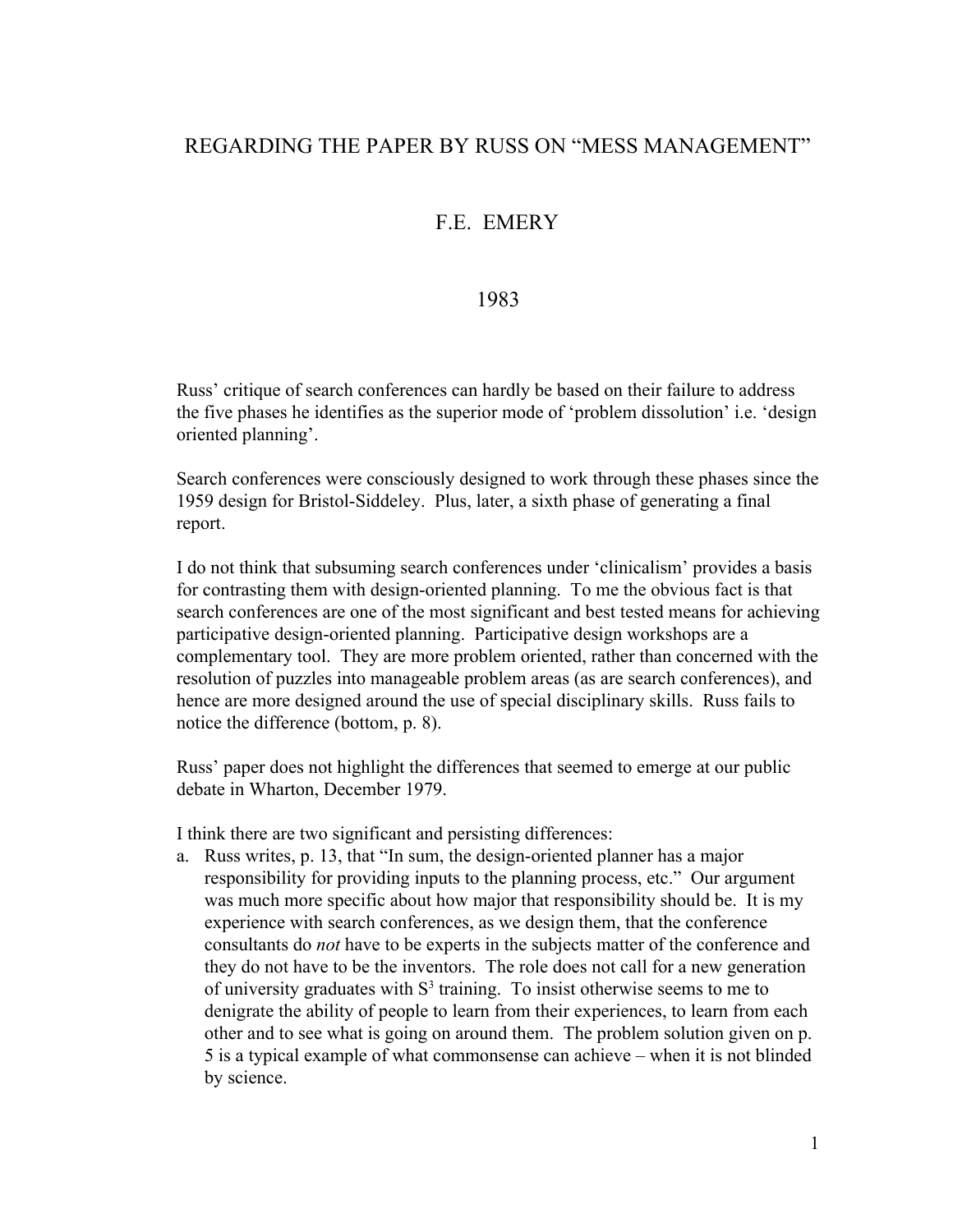b. A lesser difference, may be, is that which arises from paragraph 1 and 2, p. 11. This is the relation of system and environment. Russ seems to see the environment as simply the ground in which the system takes on figural properties. The function of the initial phases of a search conference is to achieve a search conference is to get people to take the *environment as the figure* and, for a while, relegate their particular system to a class of such systems that are just a relatively undifferentiated ground – noise in the picture. This reversal of figure-ground relations is not easy to achieve, and people find it hard to accept it, initially as a useful exercise. For this reason the half-baked practitioners of search conferencing frequently demonstrate their uncooked state by dropping these two opening phases. A paper or a lecture by an expert on the environment will *not* produce a figure-ground reversal that the participants can then re-produce at will.

Design for human living is an exercise is open systems analysis, not something for an Edison (the inventor). An open system cannot be adequately characterized if we cannot characterise its environment. This latter we cannot do unless we are able to reverse our traditional habits of thought and perceive the figural properties of the environment. (This is a genuine distinction. The ground is never distinguished at more that the second level or order of interaction: the figure may be distinguished at up to five orders of interaction).

I do not see that Russ has proposed any method for participative design planning (my preferred description) that is competitive with or even supplementary to search conferences and participative design workshops.

Behind what could easily be taken as a special plea for the continuing role of the expert, and the trainers of such experts, is, I think, a very much deeper and universal concern. In the pursuit of the democratic ideal of participation will the Cotton Mathers of the New England town meetings be given the same play as those amongst us who are genuinely gifted and seek to serve? The search conference is designed to abort its mission if it gets stuck in ten group emotion of dependency or fight-flight (the classic example is the international Search-Search conference, Canberra, 1976). This provides more protection from the demagogue than does what Russ describes as expert centred, designed-oriented planning.

I find nothing in this paper that helps my thinking.

Well, not quite. There is a prod to further thought in the debate and its less than adequate reflection in this paper. The great achievement of the search conference is that we now know how to get many groups into the group emotional state of pairing, and help them to stay there long enough to do creative work. Under the influence of this state people can accept really creative people to a degree that is not normally